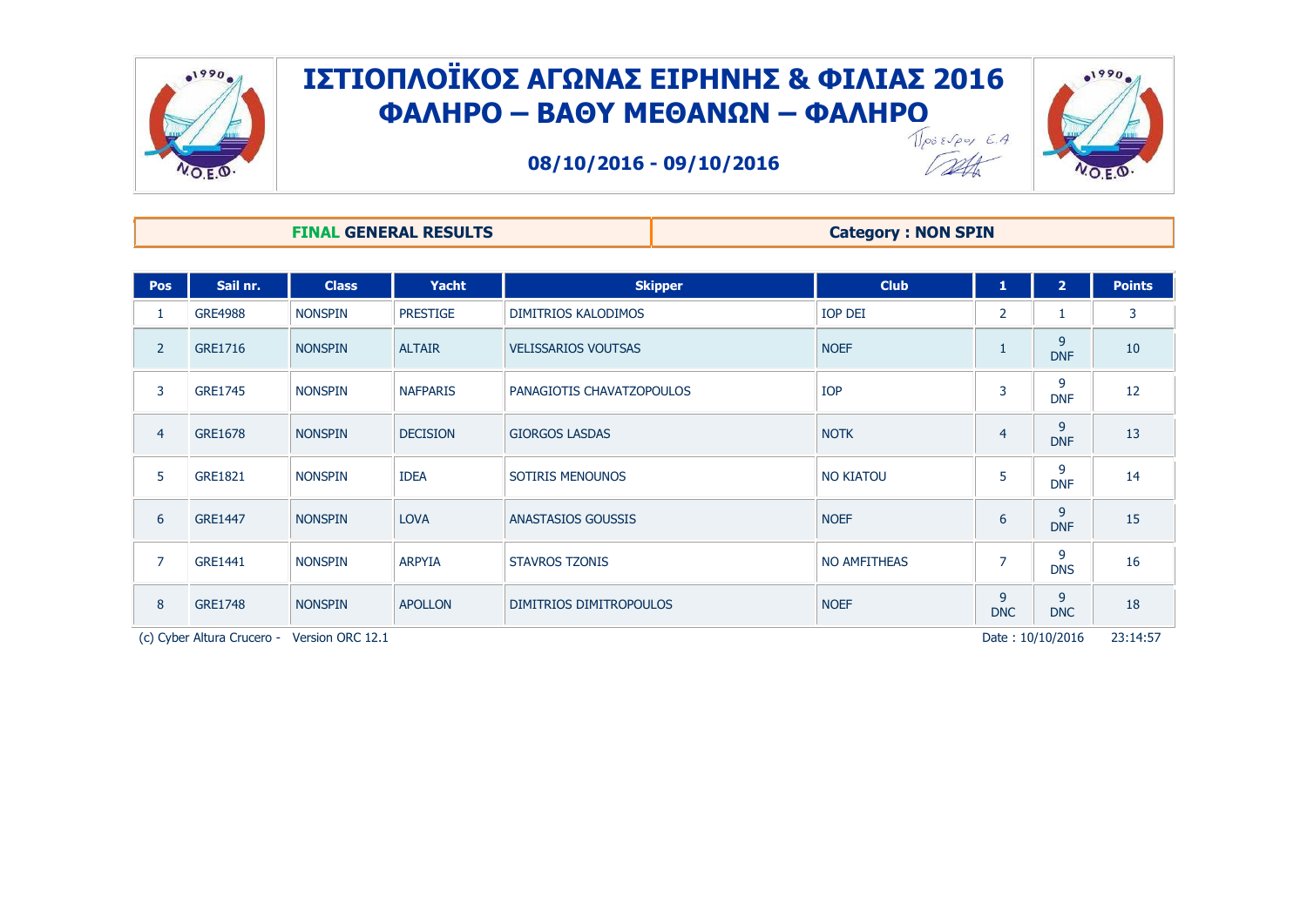

## ΙΣΤΙΟΠΛΟΪΚΟΣ ΑΓΩΝΑΣ ΕΙΡΗΝΗΣ & ΦΙΛΙΑΣ 2016 **ΦΑΛΗΡΟ – ΒΑΘΤ ΜΕΘΑΝΩΝ – ΦΑΛΗΡΟ**

**08/10/2016 - 09/10/2016**



Tatt.

|                  |                |                |                 | <b>FINAL RACE RESULTS: 02</b> | <b>Category: NON SPIN</b> |                       |                                  |                     |            |               |  |
|------------------|----------------|----------------|-----------------|-------------------------------|---------------------------|-----------------------|----------------------------------|---------------------|------------|---------------|--|
| Date: 09/10/2016 |                |                |                 | <b>Start Time: 11:04:00</b>   | Distance: 28.5            | <b>Coefficient: 1</b> | <b>Offshore Performance Line</b> |                     |            |               |  |
| Pos              | Sail nr.       | <b>Class</b>   | <b>Yacht</b>    | <b>Skipper</b>                | <b>Club</b>               | <b>Finish Time</b>    | <b>Elapsed T.</b>                | <b>Corrected T.</b> | <b>Obs</b> | <b>Points</b> |  |
|                  | <b>GRE4988</b> | <b>NONSPIN</b> | <b>PRESTIGE</b> | DIMITRIOS KALODIMOS           | <b>IOP DEI</b>            | 22:11:08              | 11:07:08                         | 00:00:00            |            |               |  |
| $\overline{2}$   | GRE1441        | <b>NONSPIN</b> | <b>ARPYIA</b>   | <b>STAVROS TZONIS</b>         | NO AMFITHEAS              |                       |                                  |                     | <b>DNS</b> | 9             |  |
| 2                | GRE1447        | <b>NONSPIN</b> | <b>LOVA</b>     | <b>ANASTASIOS GOUSSIS</b>     | <b>NOEF</b>               |                       |                                  |                     | <b>DNF</b> | 9             |  |
| $\overline{2}$   | <b>GRE1678</b> | <b>NONSPIN</b> | <b>DECISION</b> | <b>GIORGOS LASDAS</b>         | <b>NOTK</b>               |                       |                                  |                     | <b>DNF</b> | 9             |  |
| 2                | GRE1716        | <b>NONSPIN</b> | <b>ALTAIR</b>   | <b>VELISSARIOS VOUTSAS</b>    | <b>NOEF</b>               |                       |                                  |                     | <b>DNF</b> | 9             |  |
| $\overline{2}$   | <b>GRE1745</b> | <b>NONSPIN</b> | <b>NAFPARIS</b> | PANAGIOTIS CHAVATZOPOULOS     | <b>IOP</b>                |                       |                                  |                     | <b>DNF</b> | 9             |  |
| 2                | <b>GRE1748</b> | <b>NONSPIN</b> | <b>APOLLON</b>  | DIMITRIOS DIMITROPOULOS       | <b>NOEF</b>               |                       |                                  |                     | <b>DNC</b> | 9             |  |
| $\overline{2}$   | <b>GRE1821</b> | <b>NONSPIN</b> | <b>IDEA</b>     | <b>SOTIRIS MENOUNOS</b>       | <b>NO KIATOU</b>          |                       |                                  |                     | <b>DNF</b> | 9             |  |

(c) Cyber Altura Crucero - Version ORC 12.1  $\overline{22:43:51}$